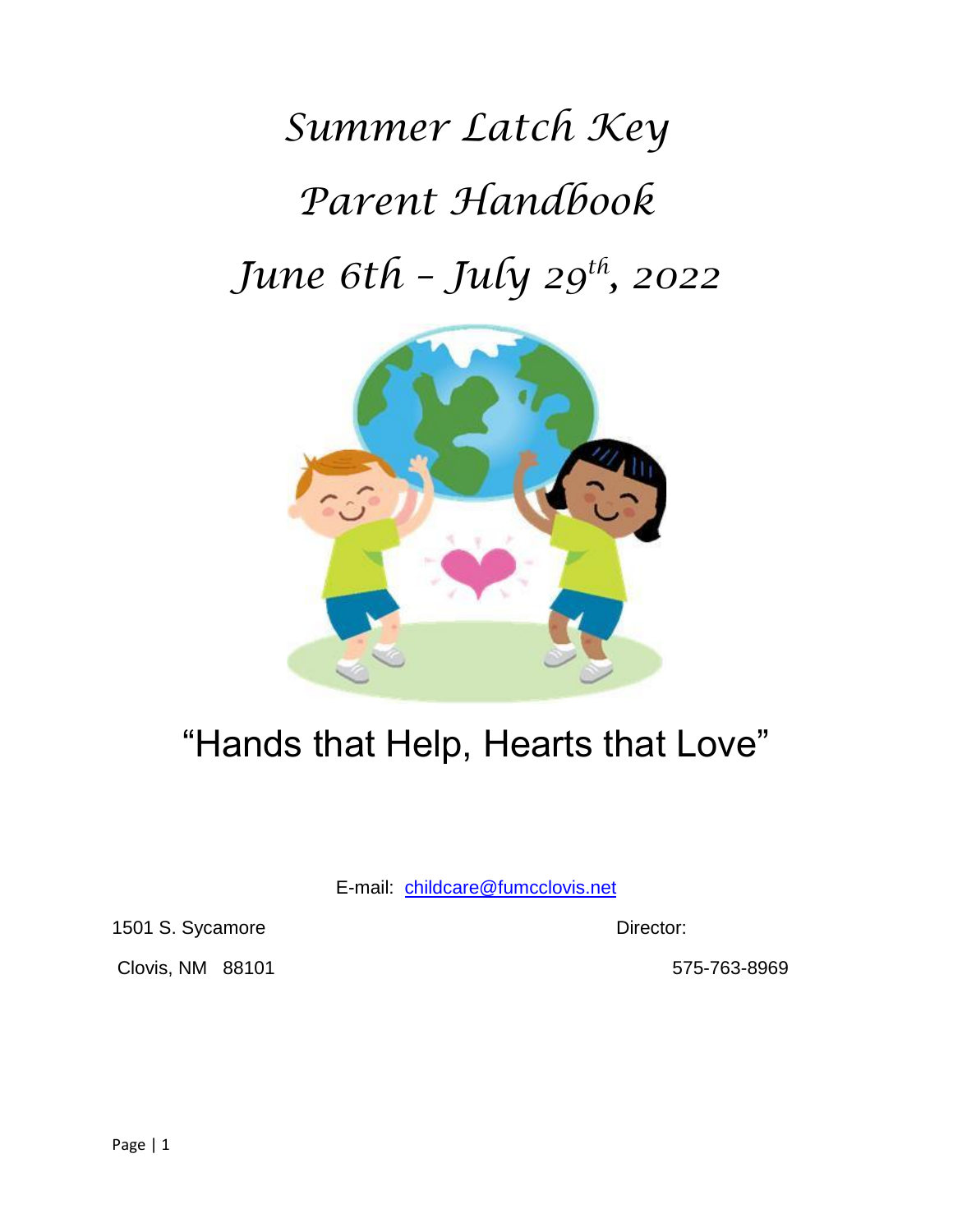| 14 |  |
|----|--|
|    |  |
|    |  |
|    |  |
|    |  |
|    |  |
|    |  |
|    |  |
|    |  |
|    |  |
|    |  |

# **Index**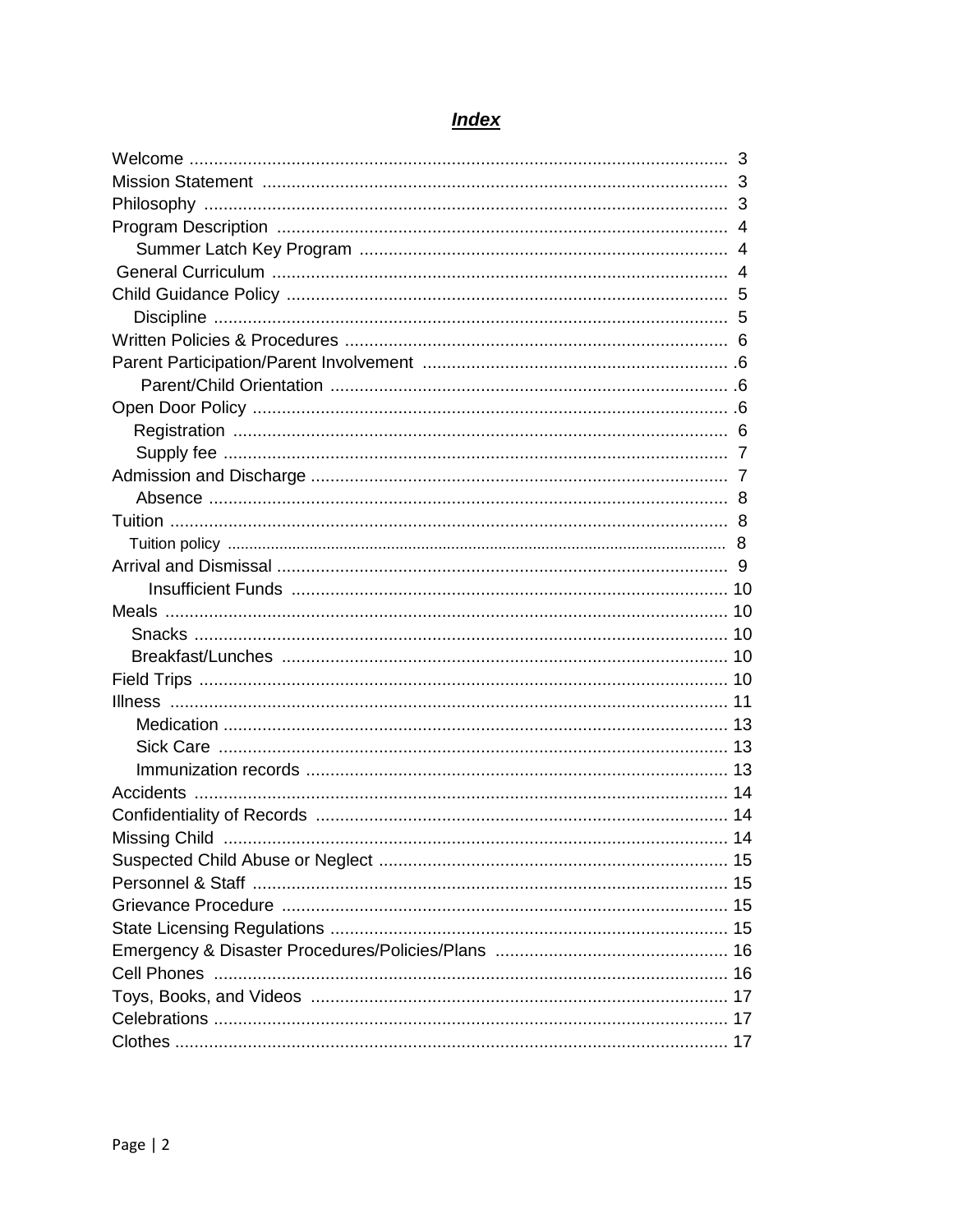# *First United Methodist Church*

# *Summer Latch Key Handbook*

Welcome to First United Methodist Summer Latch Key. We are pleased to be able to serve you and your child(ren). This handbook is a guide in helping answer your questions concerning our philosophy, programs, and schedules.

If you have any questions or concerns as a result of reading this handbook, please direct them to the Director of Childcare. They may be reached at (575)-763-8969 or by e-mail childcare@fumcclovis.net.

# **FUMC MISSION STATEMENT:**

The purpose of the First United Methodist Church Child Care Program is to provide a ministry to the church and a service to the community.

We provide training, activities, and education for a wide variety of ages, in a Christian atmosphere. We intend to help our children grow socially, emotionally, spiritually, physically, and intellectually through a variety of learning experiences that will enrich his/her understanding of the world.

We provide a Christian atmosphere of love and acceptance that will help each child feel secure in another place besides home and to encourage self-discipline and independence.

We also provide a variety of activities that will promote development of skills in readiness for more education when the child and parents feel ready, at an affordable rate.

# **OUR PHILOSOPHY**

We believe children at First United Methodist Church learn best through:

- hands-on activities and play-inside and outside
- **■** music, movement, and fantasy play
- real life experiences such as field-trips, walks, and visitors
- an environment that offers opportunities and choices that build independence
- **•** a child-centered environment in which the children have responsibility and constructive, guiding and trustful interactions with their teachers
- a safe environment provided by consistency and predictability of routines and boundaries
- **■** teacher/family collaboration and communication
- a staff that respects and understands the different ways in which children develop
- family-style dining, which encourages language, social awareness and fine motor skills
- **EXE** teachers who facilitate their engagement, expand their experiences and who challenge and stimulate them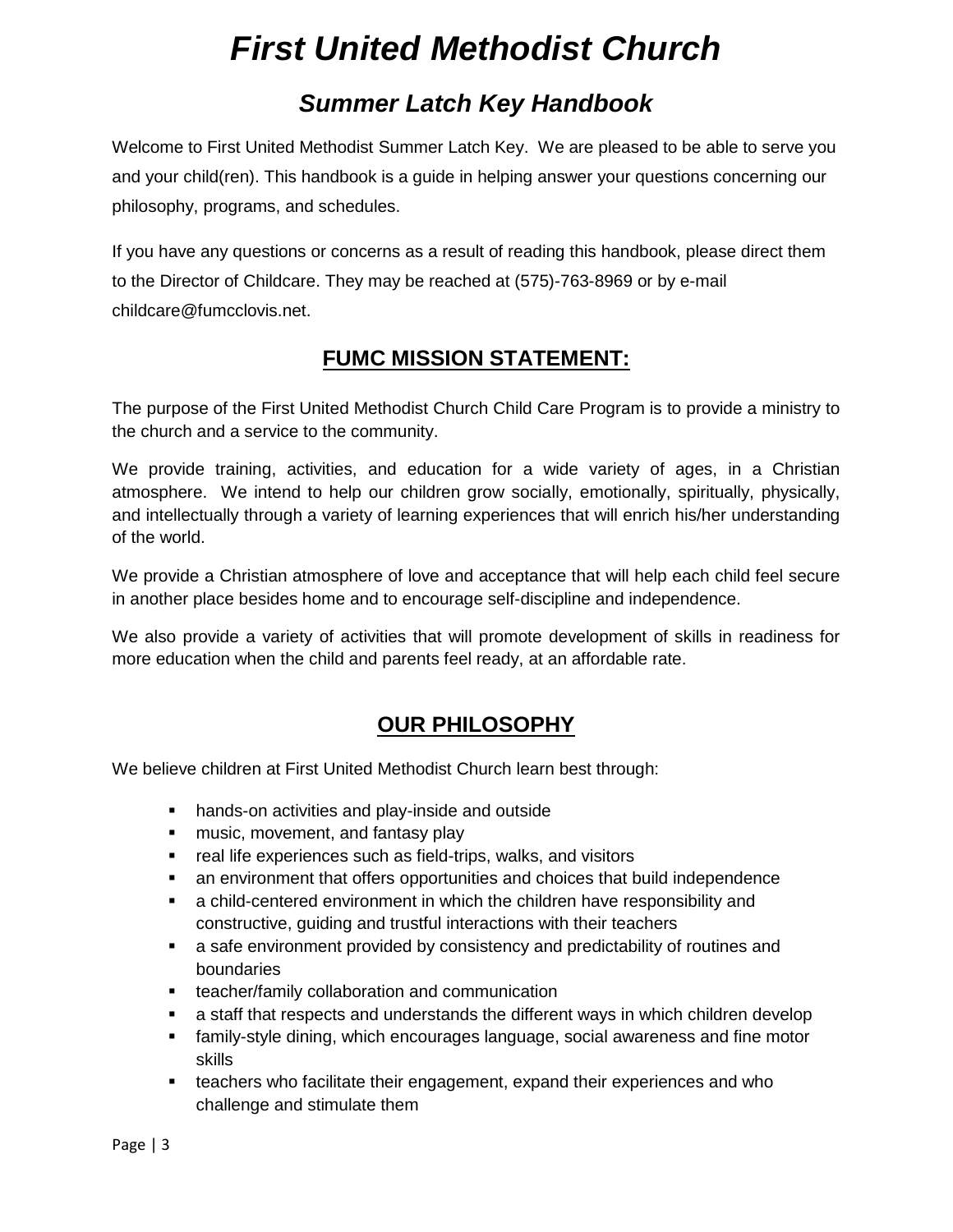# *PROGRAM DESCRIPTION*

# *SUMMER SCHOOL LATCH KEY PROGRAM:*

First United Methodist Church (FUMC) is located at 1501 Sycamore Street. Our phone number is 763-8969. Our e-mail address is [childcare@fumcclovis.net](mailto:childcare@fumcclovis.net) this service is provided for children enrolled in Kindergarten thru summer after 6<sup>th</sup> grade. The program begins June 6th and ends July 29<sup>th</sup>, Monday through Friday 7:30 am to 5:30 pm. We will be closed on Monday, July 4<sup>th</sup> in observance of Independence Day. Our program is available for parents to sign their children up for full time or part time. Due to current circumstances we are unable to offer Drop in services.

We are a non-profit, self-supporting mission of the local church. The childcare programs are governed by a Child Care Board, and the Staff Parish Relations Committee of the local church. We are a State of New Mexico 2-STAR licensed day care center with varied programs for children of all ages.

The tuition paid by the patrons attending our programs at First United Methodist Church helps provide the program insurance, equipment, salaries, and supplies for the Child Care Program.

We shall provide a very positive experience for all children in a Christian atmosphere. Loving, caring, fairness and kindness are very important to us. We strive to meet these goals by accepting children as they are, with love and concern for each child as an individual thus stimulating growth, development, and socialization. We will encourage skills in sharing, cooperating, following directions, and being helpful members of a group of children.

# **GENERAL CURRICULUM:**

Since children learn through play, we plan our indoor and outdoor time to encourage constructive play activities. Through play children re-enact experiences, try out different roles, express ideas, develop vocabulary, process information, widen their world view and relate to one another. Our Curriculum is child-centered, starting with what interests the children and expanded through teacher-directed activities. Knowing that children learn from what adults do, we model the behavior we want to encourage. We strive to show understanding and respect for each person and to use words to express needs and feelings.

We try to learn from mistakes instead of labeling them as failures. We believe that growth and development happen best in a supportive, safe and orderly environment where rules, limits, expectations and plans are known. We strive to be clear, consistent and firm. Teachers will use their own judgment in determining the length of time to focus on an area depending on the interest level of the children. Flexibility is crucial for following the interests of the children.

Our program addresses the needs of the whole child, taking into account all of their developmental needs: physical, motor, social, emotional, language and cognitive. Our program is based on the belief that not all children share the same interests. We allow children to make many choices, especially regarding the activities in which they wish to participate. Our goal is to shape the program around the children rather than fitting the children into the program.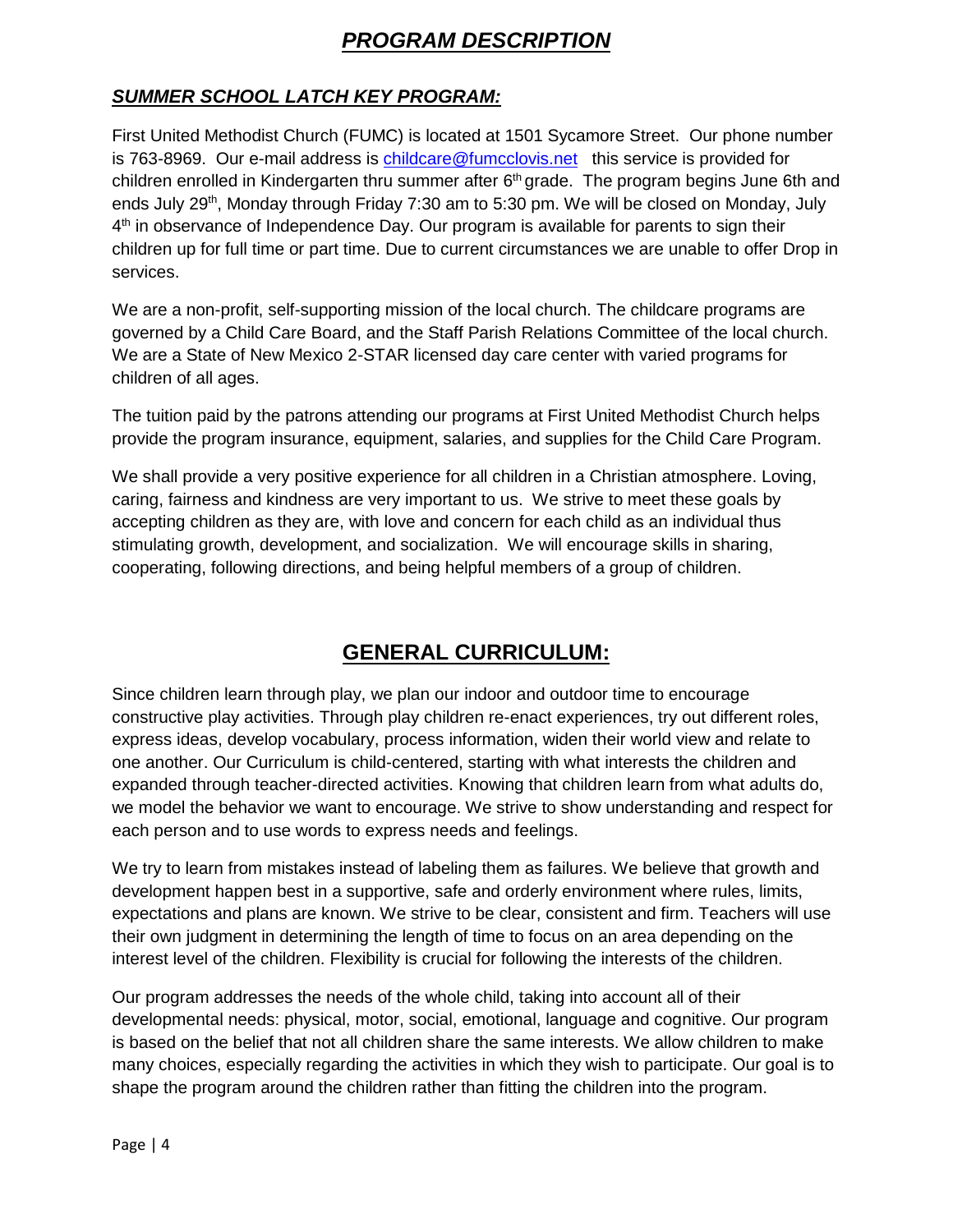# **CHILD GUIDANCE POLICY**

Each staff person and child at First United Methodist Church is special and will be treated with respect at all times. Any type of behavior intended to physically or emotionally hurt someone will not be tolerated at FUMC. Only positive guidance is a learning tool to provide children with the guidance and security necessary for emotional and social growth.

Positive guidance methods used in this learning process include: redirection, positive reinforcement, alternative choices, problem solving techniques, modeling, limit setting (Maximum time out will not exceed (5) five minutes), and as a last resort, time out away from the situation and group to calm down for a period of time geared to the age of the child., and then the child will be directed to a constructive activity in a positive way. Parents will be notified if frequent "time out" is needed. (Individual behavior plans will be developed for children who have persistent behavior problems) Each of the staff at FUMC has been oriented to implement each of these procedures.

Part of the First Methodist Church program is to provide acceptable group behavior.

**Discipline** is defined as training that enables the child to develop self-control and orderly conduct in relationships with peers and adults. Discipline is an ongoing process with children and for maximum learning to occur, immediate and consistent reinforcement is important. Because you have entrusted your child to our care for a large portion of the day, we feel obligated to handle each situation as we deem necessary at the time the situation arises.

**At First UMC,** we encourage self-control and responsibility for one's own actions, Reasonable rules are established for all ages. Respect for each other, self, peers, and authority is taught with love and consistency. However, there are occasions when a child creates a situation which infringes upon the rights of the other children and the child care provider. The child needs to know that you, as parents, support us as the authority while the child is in our care. Examples of behavior that will NOT be tolerated at FUMC are:

- \* fighting and touching others in inappropriate ways
- \* profanity and name calling
- \* destructive acts against the school property
- \* lack of respect for staff and peers
- harming other children
- deliberate disobedience
- \* continued disruption

We will work with the parents to correct all forms of behavior, but if we find that our discipline procedures are not working, we may need to dismiss the child from the program. Prior to dismissal from the program we will take proactive measures to discuss the situation with the parent, to see if the behavior can be corrected. **If a child places any threat, written or verbal, on a staff member or child at FUMC child care program, the child will be automatically dismissed from the program.**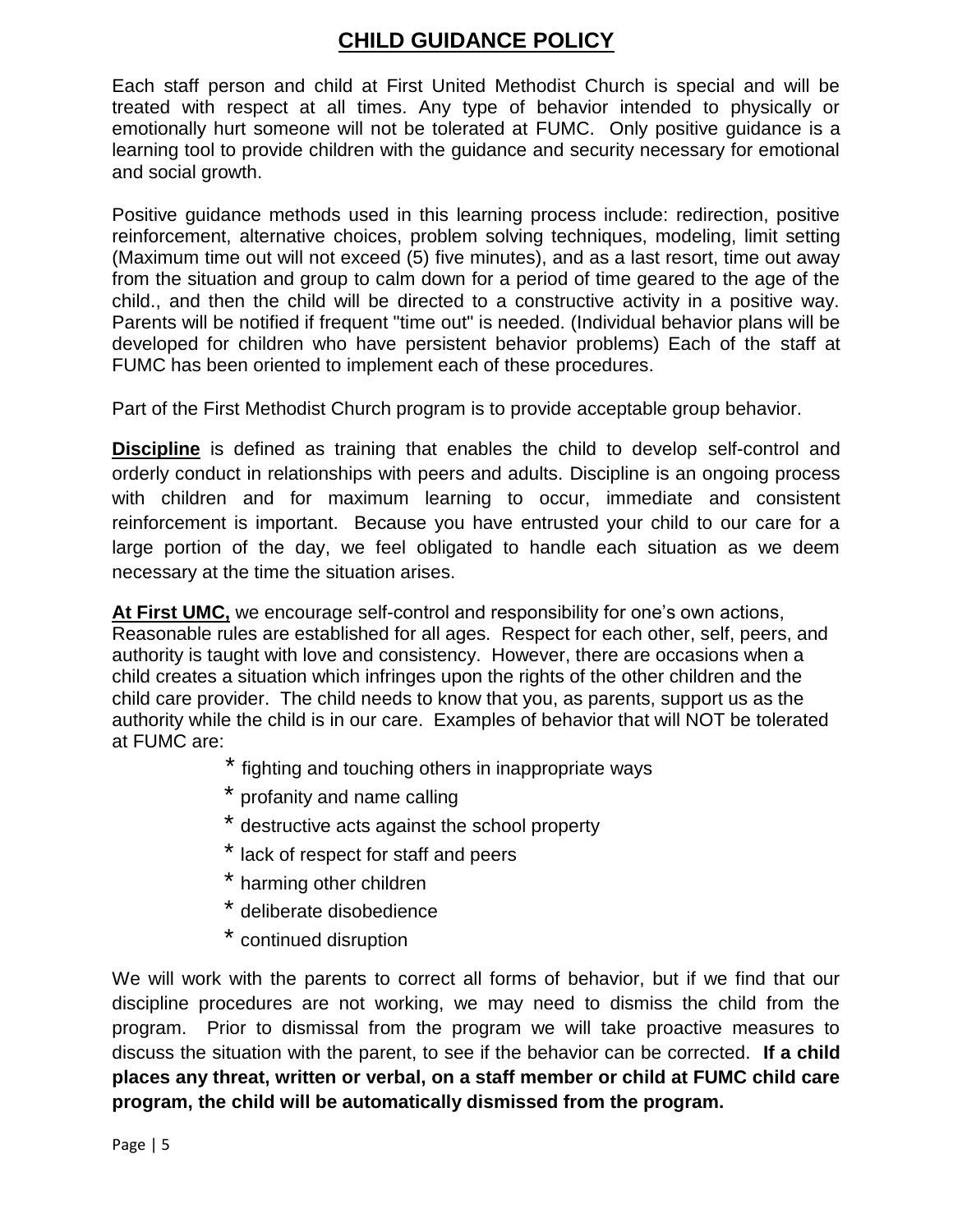# *WRITTEN POLICIES & PROCEDURES*

# **PARENT PARTICIPATION/PARENT INVOLVEMENT:** *PARENT/CHILD ORIENTATION:*

There will be an orientation email sent out by May 31<sup>st</sup>. This will be discussing field trip policies, important reminders and will include packets that will need to be signed and returned by June 10th. You can also pick up these packets at drop off on the first day to save yourself ink and paper.

Parents are encouraged to become as involved in the program's operation as their schedule will permit.

Suggestions for involvement are:

- Discuss your child's day with their child care worker.
- Showing interest in your child's activities and carrying on related activities/conversations at home
- **EXECT** Attending special family functions (parties, picnics, field trips, etc.)
- Help with fund raisers
- Sharing customs, hobbies, and careers with the children

If you are interested in sharing your talents, let the staff know. First United Methodist Church maintains an open door policy for parents. **You are welcome to get involved.**

# *OPEN DOOR POLICY:*

The First United Methodist Church Child Care Program has an open door policy at all times. Please direct all conversations and questions to the Director or on site- supervisor if director is not available. We can't solve a problem, if we do not know about it. Do remember that the teacher's first responsibility is supervision of your child. **If you have a question or would like to set up a conference you may leave a message and a conference time will be set up.** 

If you have a concern regarding our program, you may call Melissa Siliceo, who is currently our Director of Childcare. **Please respect us enough to talk to the director rather than to others about a complaint or problem you might have. Taking to any form of social media to "bash" the school or any employee will be grounds for expulsion.**

# *ENROLLMENT AND DISENROLLMENT*

## *REGISTRATION:*

A parent must complete a registration form. We will ask all parents to sign authorizations giving First United Methodist Church permission for emergency transportation, medical treatment, field trips, and acknowledge that you read the program policy manual. We are unable to accept enrollment forms that are not completed. Please provide all required information, and a copy of your child's shot records.

We will accept only those children for whom we have the capability of providing for their social, physical, and psychological needs. This applies to the needs we can meet with the staff we have available. If we choose to do so, we may enroll a child on a **TRIAL** basis, and if we are unable to meet the child's needs with the facility and staff available, the parent will need to make other arrangements.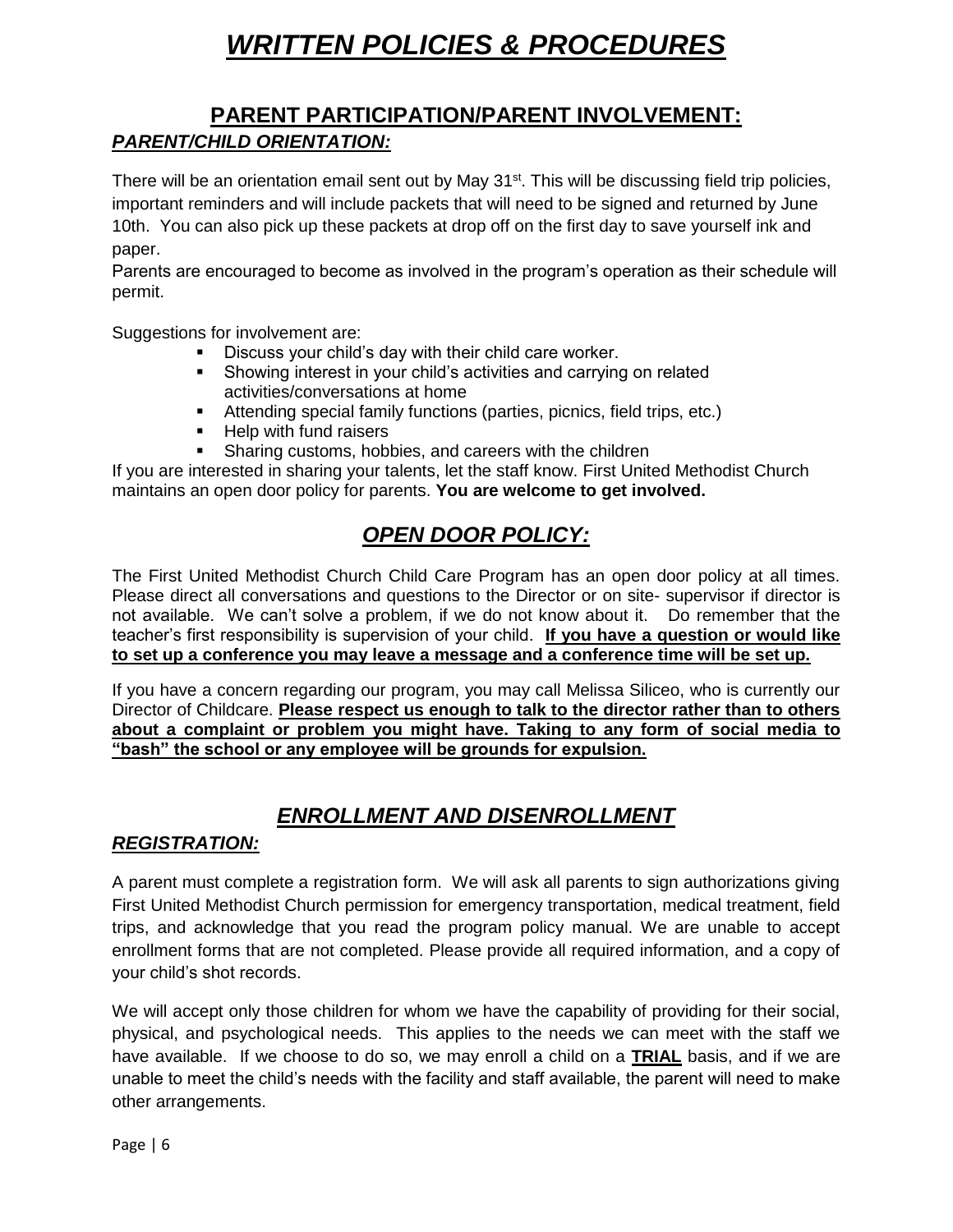# *ADMISSION & DISCHARGE:*

## **SUMMER LATCHKEY PROGRAM:**

Children will be enrolled on a "First Come, First Serve" basis. Enrollment will continue as long as space is available. Our enrollment capacity is 39 students per day. (Current conditions may limit capacity at this time.) Any children enrolling after we have filled all vacancies will be placed on a waiting list and enrolled when space becomes available.

Parents needing to withdraw their children from the After School Latchkey program must give the Director a two week notice in writing by filling out a withdrawal form prior to your child's last day of attendance. Failure to provide proper notification will extend your tuition payment two weeks beyond the last attending day, and payment will still need to be submitted. In the event an exception arises, the decision will be made by the Director and Child Care Board.

Grounds for dismissal will include behavioral problems that have been discussed with the parents but not corrected. If a child places any type of a threat towards another child or a child care worker either in writing or verbal, will be cause for immediate dismissal.

Types of Enrollment:

Full Time: Attending Monday-Friday

Part-Time: A consistent weekly schedule that is at least 3 days a week but not a full 5 days a week, for example M/W/F. Schedules must be given at the time of enrollment and any changes must be submitted in writing before the next invoice before tuition changes can be made.

We will not tolerate fighting, violence, continual disrespect, bullying, or excessive foul language of any kind. If your child engages in these behaviors toward another child or teacher you will be notified and your child must be picked up immediately. If you do not pick your child up within 30 minutes we will begin to call emergency contacts. Grounds for dismissal, and or expulsion will include behavioral problems that have been discussed with the parents but not corrected. Also if a child places any type of a threat towards another child or a child care worker either in writing or verbal, will be cause for expulsion from the program.

## **In order to register your child a \$35.00 non-refundable registration fee is required.**

#### **SUPPLY FEE**

There will be a \$50.00 supply fee added to the first invoice at the beginning of the summer.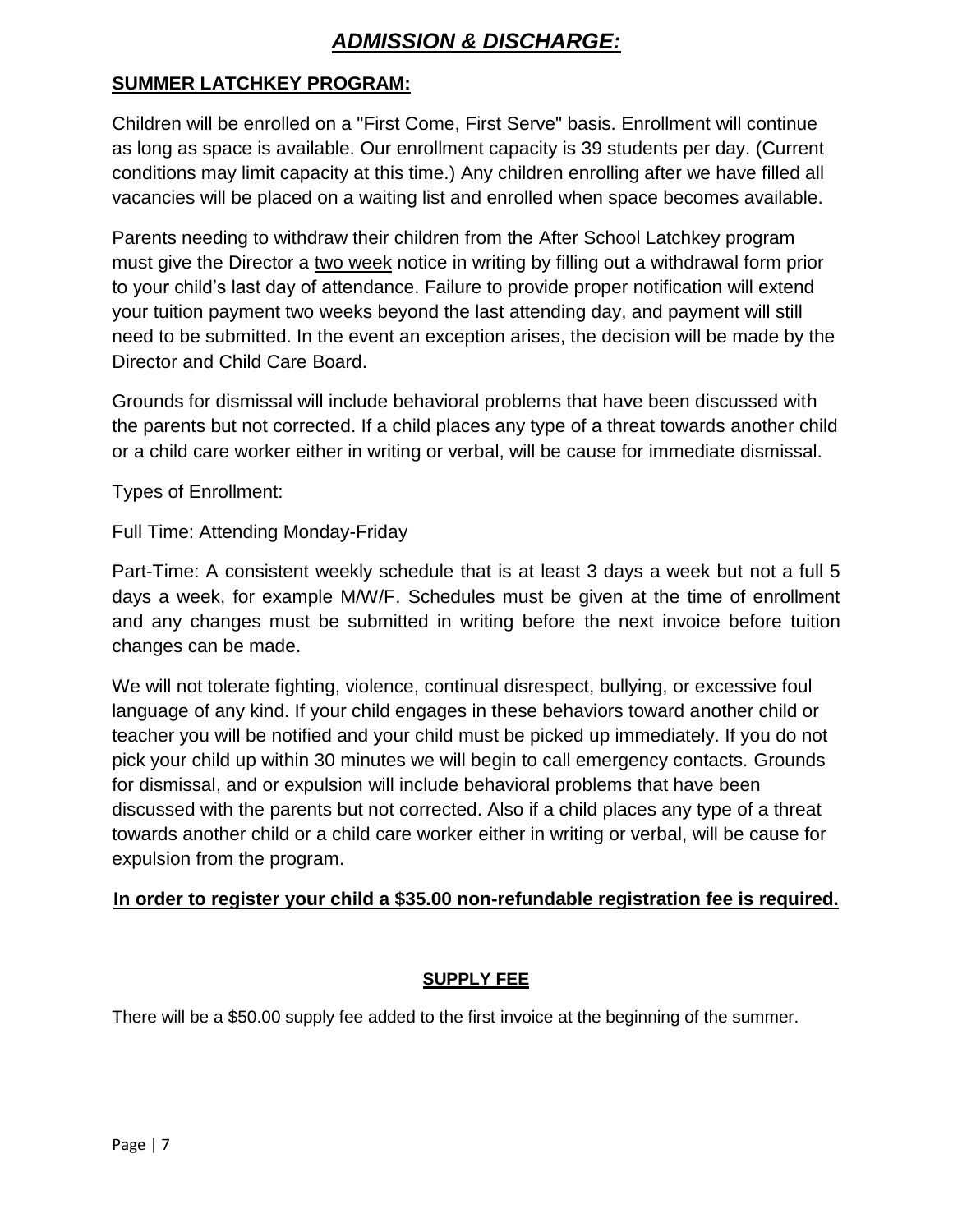# **TUITION**

## **Tuition Policy:**

First United Methodist Church Childcare is a non-profit organization and maintains a tight budget; we try to keep our rates affordable and as low as possible. For this reason, it is necessary that parents cooperate in paying accounts on time so that we in turn can meet our obligations.

Over the past year we have had to adjust to new regulations that have lowered our ratios and capacity while at the same time dealing with continued increases in state minimum wage and increasing overhead costs. For these reasons we have had to increase our monthly fees. Our tuition rates are based on a 9 week program. Tuition will be charged in 4 equal installments from June 6<sup>th</sup> thru July 29<sup>th</sup>.

Tuition payments are due on the following schedule:

A Payment agreement form is required for each child's registration packet to be complete. This form must have a debit/credit card or checking account listed as a reliable payment source. This is **NOT** optional.

On the first business day after the *Late by date* any account with a balance will have the full balance due on the current invoice drafted from the card/account on file. At any time you may pay your account in advance to alleviate your card being drafted. Please be sure this is a reliable payment source because any payments that are returned to us will be charged a \$35.00 returned payment fee.

#### **No credit will be given for absences due to illness (including COVID 19 quarantine regulations), vacations, or closures during the contract period.**

Please be sure your payment method is a reliable payment source. If a parent gives FUMC a check that **is returned for insufficient funds**, the parent will be contacted, requesting that cash for the fees owed plus a \$35.00 fee be brought to the church as soon as possible. If it happens a second time the parent will be notified that the child can remain enrolled but all fees will need to **be paid in cash only**. FUMC will reserve the right not to accept checks from parents that have more than two returned checks to the church for non-payment.

#### **If your child is not picked up by 5:30pm a late charge of \$1.75 a minute will be charged to your account***.*

If your account is not current and arrangements have not been made, we will be forced to

| Payment due date | June 6 <sup>th</sup>  | June 20 <sup>th</sup> | July 5 <sup>th</sup> | July 18 <sup>th</sup> |
|------------------|-----------------------|-----------------------|----------------------|-----------------------|
| Late by date     | June 10 <sup>th</sup> | June 24th             | July 8 <sup>th</sup> | July 22 <sup>nd</sup> |

withdraw your child. Your child may re-enroll upon availability and all accounts are paid in full. No child will be allowed to enroll for the following school year until all accounts are paid in full and arrangements are made to stay current with payments.

First United Methodist Church Childcare accepts cash and checks in office or credit cards online at [www.fumcclovis.net.](http://www.fumcclovis.net/) There is no longer a fee for credit card payments.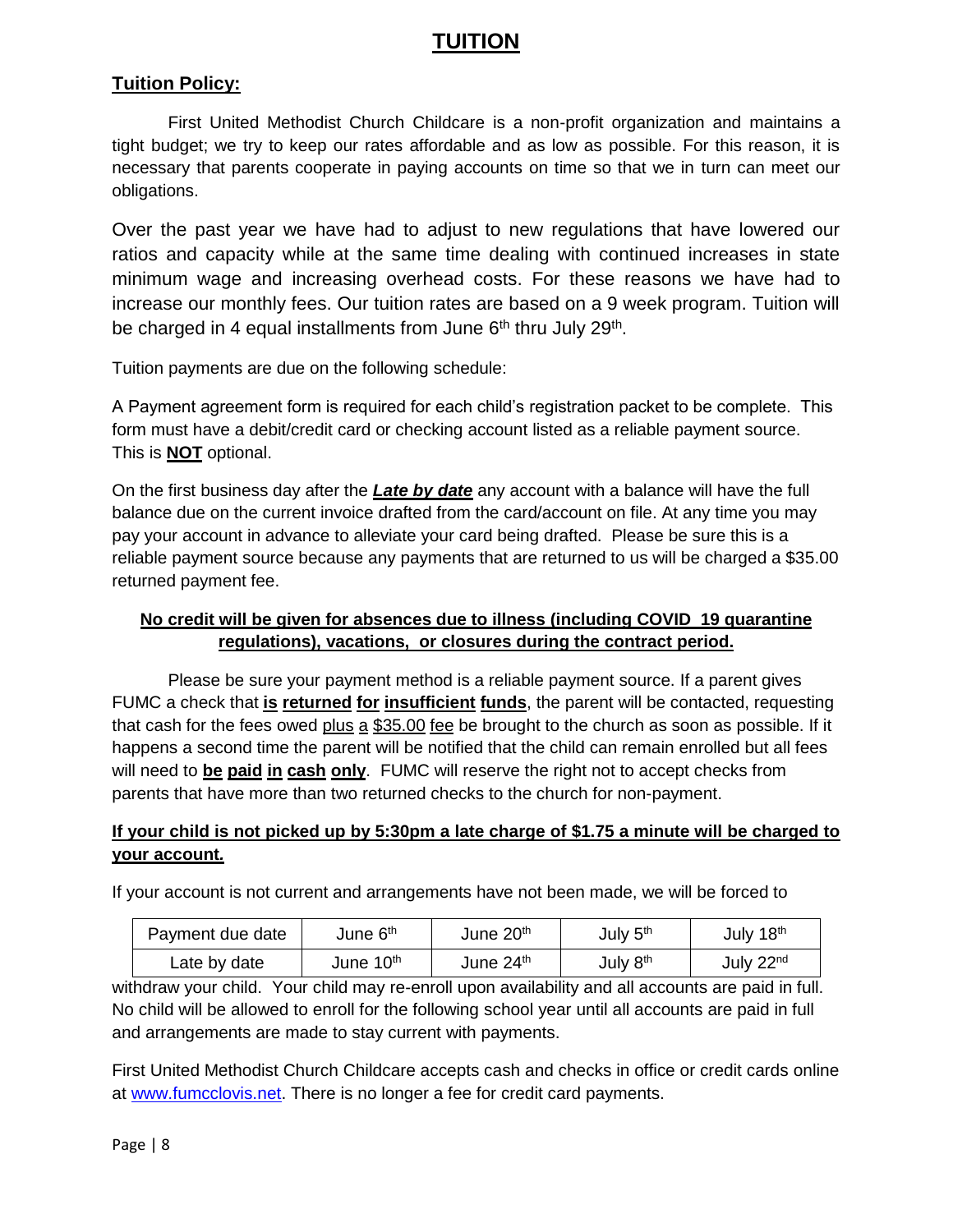#### *You may also set up auto pay on the website.*

Fees will be reviewed and determined on an annual basis by the Child Care Board and Finance Committees. Fees will be charged monthly according to the enrollment agreement.

In order to hold a place for your child a registration fee of \$35.00 must be collected along with your child's current shot record and the completed enrollment agreement**.** 

Because First United Methodist Church is a non-profit organization and maintains a tight budget, we try to keep our rates affordable and as low as possible **but we will not be able to give discounts, credits, or refunds for absences** once you sign a monthly agreement. **Tuition is to be paid in full by the 10<sup>th</sup> of the month.** If tuition is unpaid parents will lose child care privileges. If there is a hardship in a tuition payment, please do not hesitate to speak to the director to discuss possible arrangements.

#### *Summer Program Closures*

Due to the unpredictability of extreme weather, and emergencies, we reserve the right to close the program at any given time. We will not be able to reimburse or plan make-up days. Please know that we will handle all situations to the best of our abilities, and make wise choices when handling these matters on a case to case basis.

# *ABSENCES*

In the event that your child will be absent, please call or email the director to ensure that fieldtrip numbers are accurate for the day.

I fully understand due to teacher staffing, supplies, and state ratios that once my child's schedule is set for the month it cannot be changed until the following invoice period and must be submitted in writing. I understand that I will be responsible to pay the tuition. Please notify the program if your child will not be attending.

# *ARRIVAL & DISMISSAL*

You will be required to come in and sign your child in at drop off. You will be required to sign your child out when picking up. Our staff will not release a child to anyone other than the contacts written on the enrollment form. If someone other than a name on the authorization list plans to pick up your child, we need to know in advance. In order for us to release your child to someone other than the authorized individual, a telephone call and/or e-mail with the complete name of the person picking up your child is required and picture ID will be required from the person picking up your child.

## *If your child is not picked up by 5:30 a late charge of \$1.75 a minute will be charged to your account.*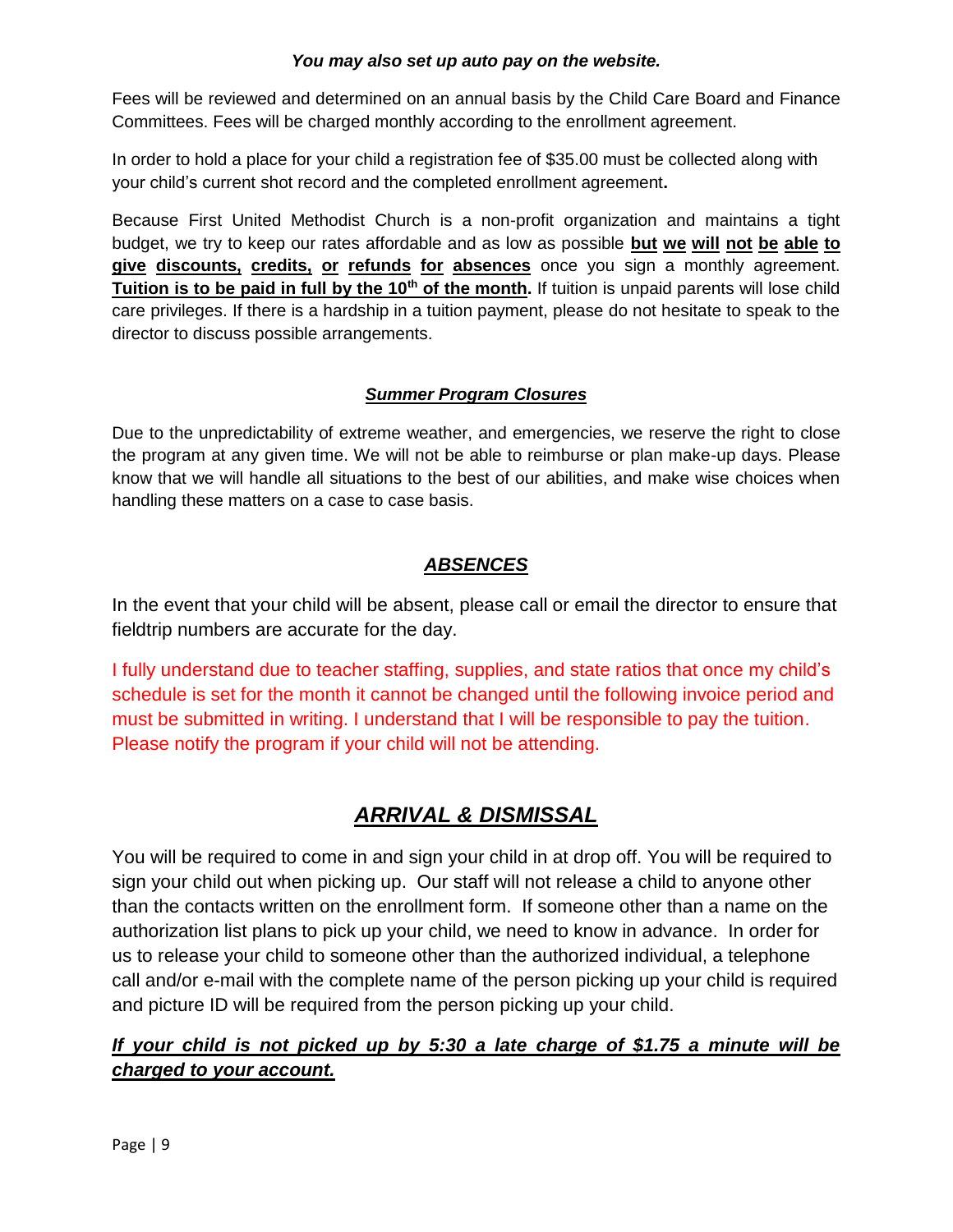#### *INSUFFICIENT FEES:*

If a parent gives FUMC a check that **is returned for insufficient funds**, the parent will be contacted, requesting that cash for the fees owed plus  $a$  \$35.00 fee be brought to the church as soon as possible.

If it happens a second time the parent will be notified that the child can remain enrolled but all fees will need to **be paid in cash only**. FUMC will reserve the right not to accept checks from parents that have more than two returned checks to the church for non-payment.

# *MEALS:*

## *SNACKS:*

We will provide an afternoon snack every day. A monthly calendar will be provided. If your child has severe allergies you will need to provide their snack.

#### *BREAKFAST and LUNCHES:*

Children may bring breakfast, and lunch from home or participate in our optional Breakfast and "Free Lunch Program". We ask that **NO** gum or candy (or any type of food with high sugar content) be placed in lunch boxes. We would ask that lunches have a warm-up time of no more than 1 minute and they already be in a microwavable dish. **If a child brings a lunch, the lunch needs to come with the child in the morning or the child will be signed up for the "Free Lunch Program". If your child will be late to Summer Latch Key, but will need a free lunch, please call by 8:30 am to ensure a lunch is ordered for your child. Breakfast will be served from 7:30 – 8:30am and lunch from 12:00 – 1:00pm. If your child comes late to either meal they will not be guaranteed a lunch or breakfast unless we are notified by 8:30 am.** 

## **PLEASE KEEP US INFORMED IF YOUR CHILD IS ALLERGIC TO ANY FOODS WHATSOEVER!**

#### **\*\*\*\*WE RECOMMEND A LUNCH FROM THE FOUR DIFFERENT FOOD GROUPS, AVOIDING A LOT OF SWEETS\*\*\*\***

## *FIELD TRIPS:*

Taking the children on field trips is one of the great advantages we have at First UMC. We require an individually signed permission slip for each trip. All field trips have been approved by the Director. A monthly calendar will be available of all the daily events for each parent. Your child's safety is a high priority for us. For us to do our part in keeping the children safe your child will be expected to do their part to remain safe while off site. If your child is unable to follow all program rules on field trips you will be notified that day and you will have to find arrangements for your child the following day for they will be suspended from the field trip. If your child gets suspended from 3 or more field trips they will no longer be able to attend our program.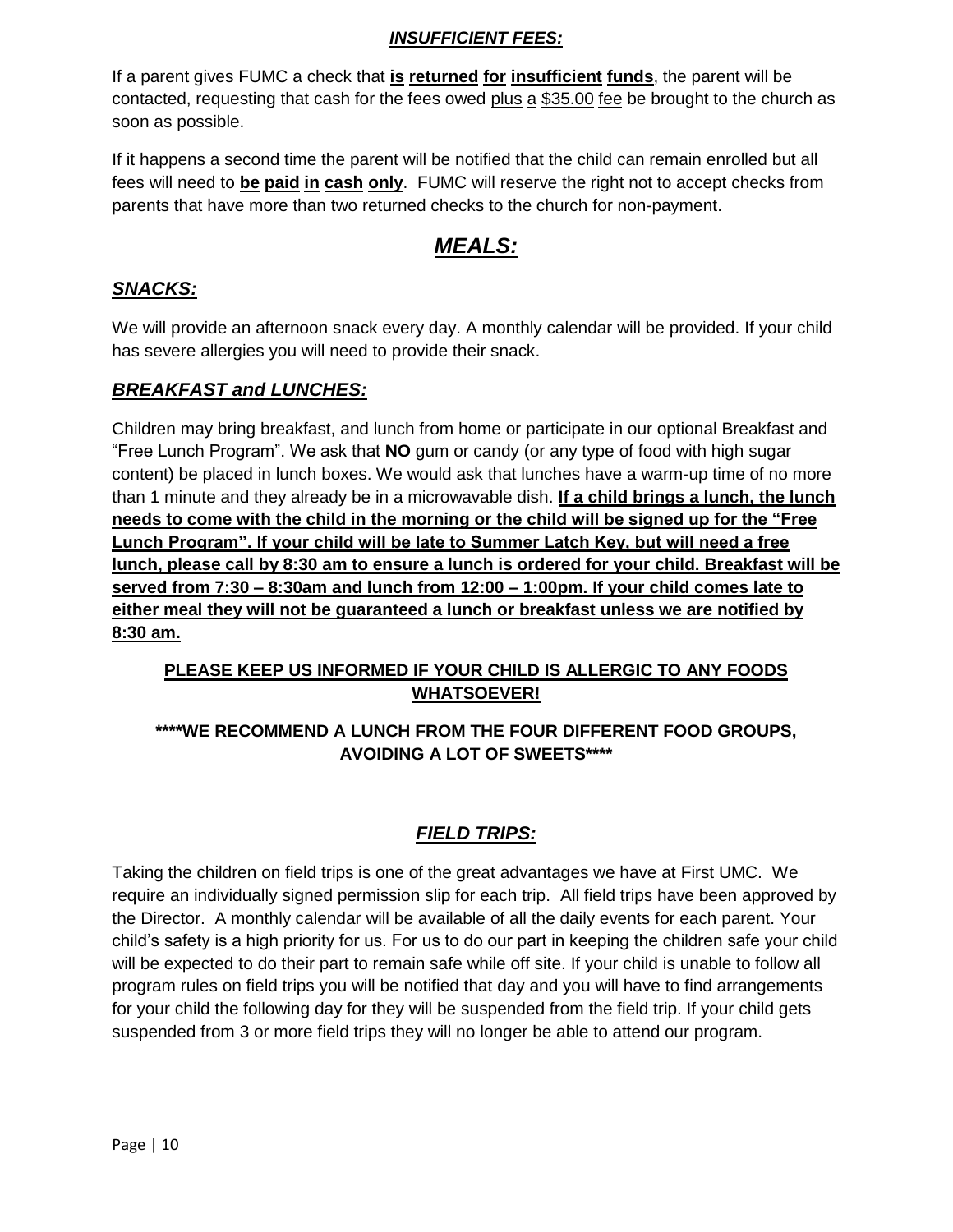#### **ILLNESS:**

We are a facility that cares for well children. While we know how inconvenient it can be for a parent to have to stay at home with a sick child instead of being at work or school, we have a responsibility to all the children and their parents. If, by chance, your child comes sick, it will be our responsibilities to call and have you make arrangements to come and get your child immediately.

Consequently, we have developed the following policies:

- 1. A child will not be admitted and/or parents will be notified immediately when a child has a sign or symptom requiring exclusion from the program if:
	- a. The illness prevents the child from participating comfortably in activities.
	- b. The illness results in more care than staff can provide without compromising the health and safety of the other children or;
	- c. The child has any of the following conditions:
		- 1. A temperature of 100 degrees or more; the child may return after 3 days of no symptoms or a physician has determined that there are no other signs of illness.
		- 2. Signs and symptoms of illness such as unusual lethargy, uncontrolled coughing, irritability, persistent crying, difficulty breathing, wheezing, or loss of appetite.
		- 3. Uncontrolled diarrhea or change in bowel movement pattern; child may return 3 days after diarrhea has ceased or physician has determined illness is not contagious.
		- 4. Upset stomach or vomiting; child may return 3 days after vomiting has ceased or physician has determined that the illness is not contagious.
		- 5. Mouth sores with drooling; child may return when a physician determines the condition is non-infectious.
		- 6. Rash with fever or behavior changes; rash with weepy blistering; and or rash with change in breathing pattern. Child may return when physician has determined that the symptoms do not indicate a communicable disease.
		- 7. Any kind of earache or ear pain.
		- 8. A stiff neck or severe headache.
		- 9. Purulent conjunctivitis (with white or yellow discharge); child may return 24 hours after treatment starts.
		- 10. Scabies, head lice, or other infestation; child may return 48 hours after treatment has finished.
		- 11. Impetigo; child may return 24 hours after treatment has started.
		- 12. Strep throat or other streptococcal infection; child may return 24 hours after initial antibiotic treatment and fever has broken.
		- 13. Chicken pox; child may return after all sores have dried and crusted (between 6-10 days).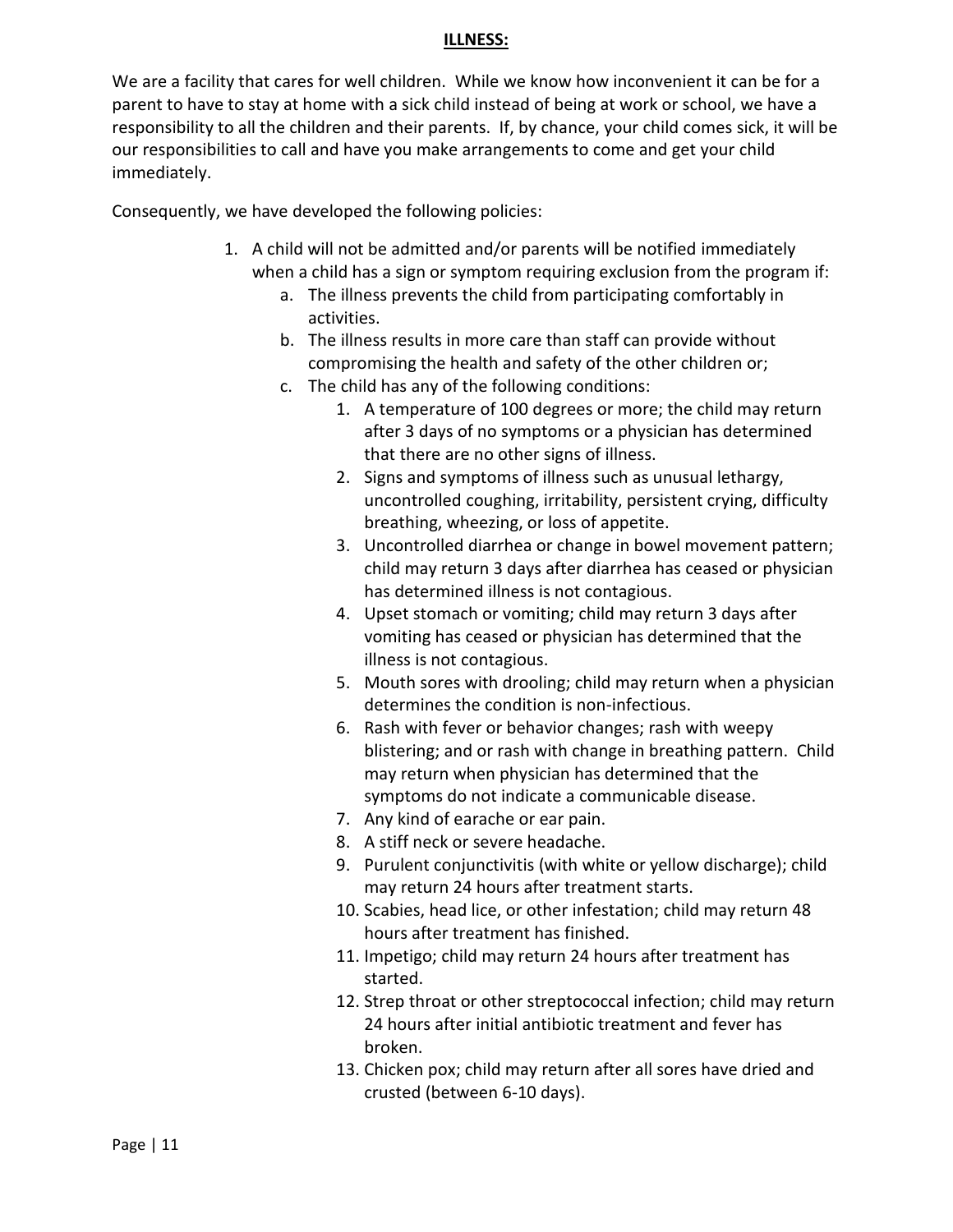- 14. Pertussis; child may return 5 days after antibiotic treatment.
- 15. Mumps; child may return 9 days after onset of swelling.
- 16. Measles or Rubella; child may return 6 days after onset of rash.
- 2. Children exhibiting signs of sore throat should be kept at home and checked by a physician.
- 3. Children should remain at home for at least 24 hours once an antibiotic has been prescribed and administered.
- 4. If your child is not well enough to be outdoors, he/she is not well enough to be at our program.
- 5. Covid 19 symptoms

Your child will be excluded from the program if he/she has one of the following symptoms:

- Fever of 100+ degrees
- Cough
- Shortness of breath
- New loss of taste or smell
- Sore throat

Or 2 or more of the following symptoms:

- Fever
- Chills
- Repeated shaking with chills
- Muscle pain
- Headache

They can return after 5 days and at least 3 days after symptoms have ceased. They will be referred for diagnosis and testing. All siblings will also be excluded from the program during the same period of time.

6. If we are unclear about whether or not a child is too sick to be at the program, we may consult with the New Mexico Public Health Department.

Parents should make every possible effort to pick up the child upon notification within 30 minutes. If we are unable to reach you, your emergency contacts will be called. Be sure those you list as emergency contacts understand their responsibility. Please be sure to update all phone numbers on your contract when changes occur. Your child will be isolated with supervision from the other children and staff and you will be referred for diagnosis and testing and given the current information on return to the program.

Please refer to our Covid safe practices and closure policies for additional information. As with everything else with this pandemic the NMDOH and the state can override any of our policies and we will follow what they advise.

If your child is going to be absent from the program please call the childcare office at **575-763- 8969** or email at **childcare@fumcclovis.net**, so that your child's teacher can be notified.

#### *Note: ANY illness with recurring symptoms, i.e. vomiting, fever, etc. will require a Physician's release.*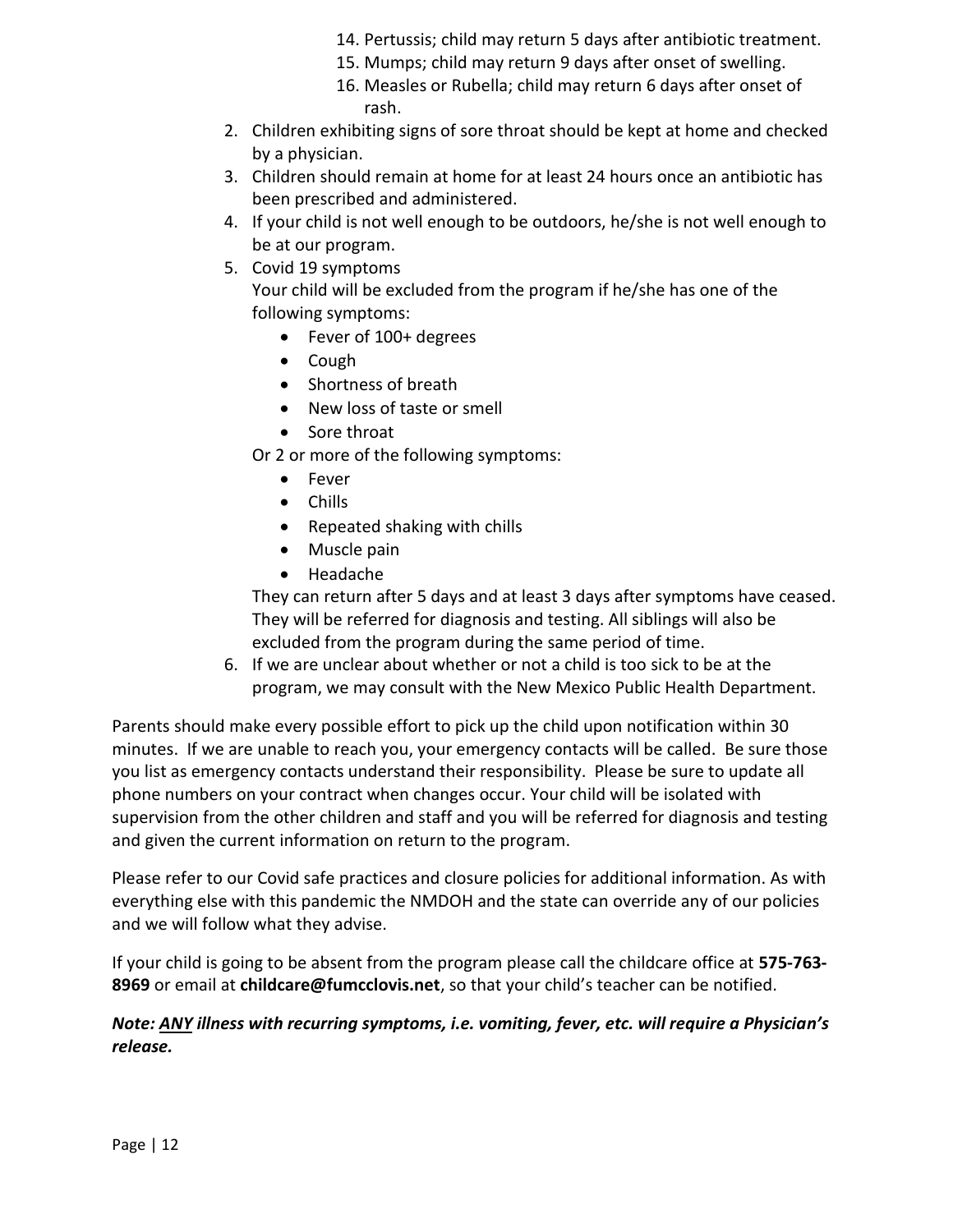#### **IF YOUR CHILD HAS SYMPTOMS OF VOMITING, CROUPING, SEVERE CHEST COLD, DIARRHEA, TEMPERATURE OF 100 degrees, OR SEVERE EAR ACHE, PLEASE KEEP HIM/HER HOME FOR 24 HOURS.**

#### **MEDICATION:**

In order for our staff to give any kind of medication, we need signed permission from you and written directions about when and how much medication to administer .**ALL CHILDREN'S MEDICATIONS MUST BE LABELED.** Please secure the proper form from the office when leaving medicine. Without this form, medication will not be given to your child. If your child needs Tylenol to keep a fever down, he/she will not be permitted to attend our program. If your child needs a breathing treatment, you will have to administer it.

A written record of the dosage, date & time a child is given medication with the signature of the staff who administered the medication will be kept. This information will be provided to the parent or guardian who IN TURN will initial/date acknowledgment of the information received on the day the medication is given.

Medication must be brought in its original container, which shall include the name of the child, the dosage, and the hours when the medication is to be given. Cough drops and throat lozenges are an over-the-counter medication and often mask a more serious condition. Therefore, we do not allow them in the program unless we have a note from a doctor.

New Mexico State Licensing requires parents to acknowledge daily, any sunscreen, ointment, or other over-the-counter medications that were given to their child while they were at our program. Your signature when you sign your child out is your acknowledgement that you are aware of any medications that were given or applied. Child care workers will discuss daily the times and type(s) of medication that were given or applied to your child.

#### **SICK CARE**

Sick care is **NOT** available at the center. It is the responsibility of the parent or guardian to make alternate arrangements for sick care.

#### **IMMUNIZATION RECORDS**

All children must have the immunization records on file at First United Methodist Church before they can attend. These requirements are determined by the New Mexico Department of Health.

The address to request exemption forms from immunizations is:

Attn: Jeri Vigil Exemption forms NM Immunization Program PO Box 26110 Santa Fe, NM 87502-6110 www. Immunizenm.org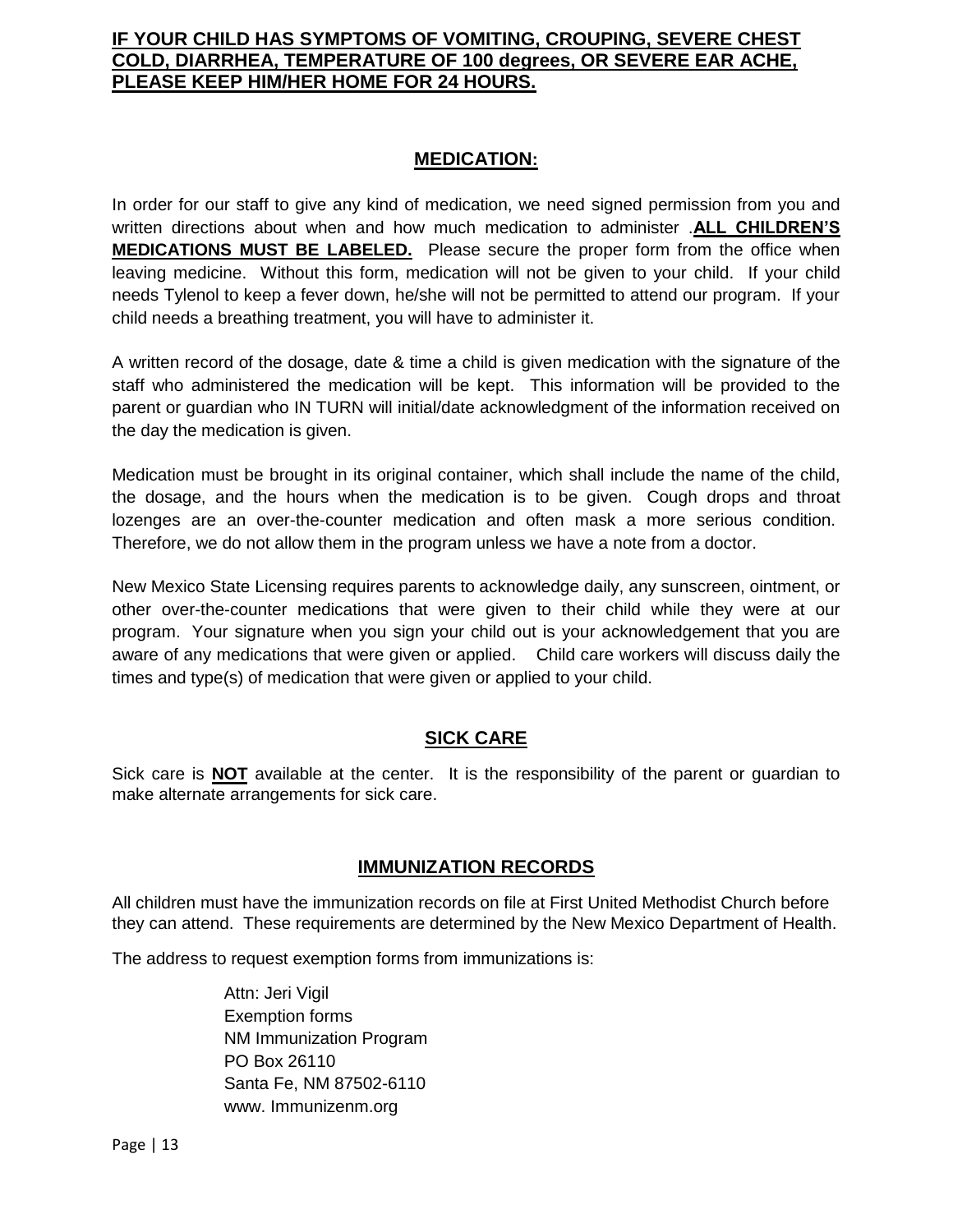### *ACCIDENTS:*

The staff at FUMC tries very hard through their supervision of children to prevent accidents. Nevertheless there are certain risks and hazards that may arise in the course of your child's activities.

A parent will be called immediately if there is an accident or emergency that requires more attention than the first aid a staff member can give. If the child needs to be seen in the emergency room, the Director will accompany the child in an ambulance.

Any type of less serious accidents such as minor injuries, i.e. falls, bumps, cuts. etc. will be reported to the parents when the child is picked up. An accident report will be filled out on all incidents that happen at FUMC; the parents will sign the report and a copy of the report will be placed in your child's file.

If your child has a serious accident we will assess the situation, determine whether to call 911, transport the child to the nearest emergency room ourselves, or call you to pick them up. It is the parents' responsibility to make sure that those persons listed as emergency contacts First United Methodist Church **does not provide medical insurance** for accidents understand their responsibilities if the parents cannot be found or notified. and has a limited policy on injuries that happen at the Church.

## **CONFIDENTIALITY OF RECORDS:**

All records of the children in our program and our staff are kept confidential. NO ONE will be allowed to review them, except the staff members, law enforcement officers with proper paperwork, an authorized employee of the Health and Environment Department of the State of New Mexico.

## **MISSING CHILD:**

If a child is found missing from First Methodist Church Child Care Program, one teacher will call another child care provider to come over and help with the remaining children while the other teacher searches the immediate area of the facility. If the child is not located, the parents will be called as well as the police while one teacher continues to search for the missing child by again searching the vicinity on foot or in their vehicle.

Incidents of missing children will be reported by phone and a written report will be sent to the Preventive Services Division of the New Mexico Children Youth and Families Department.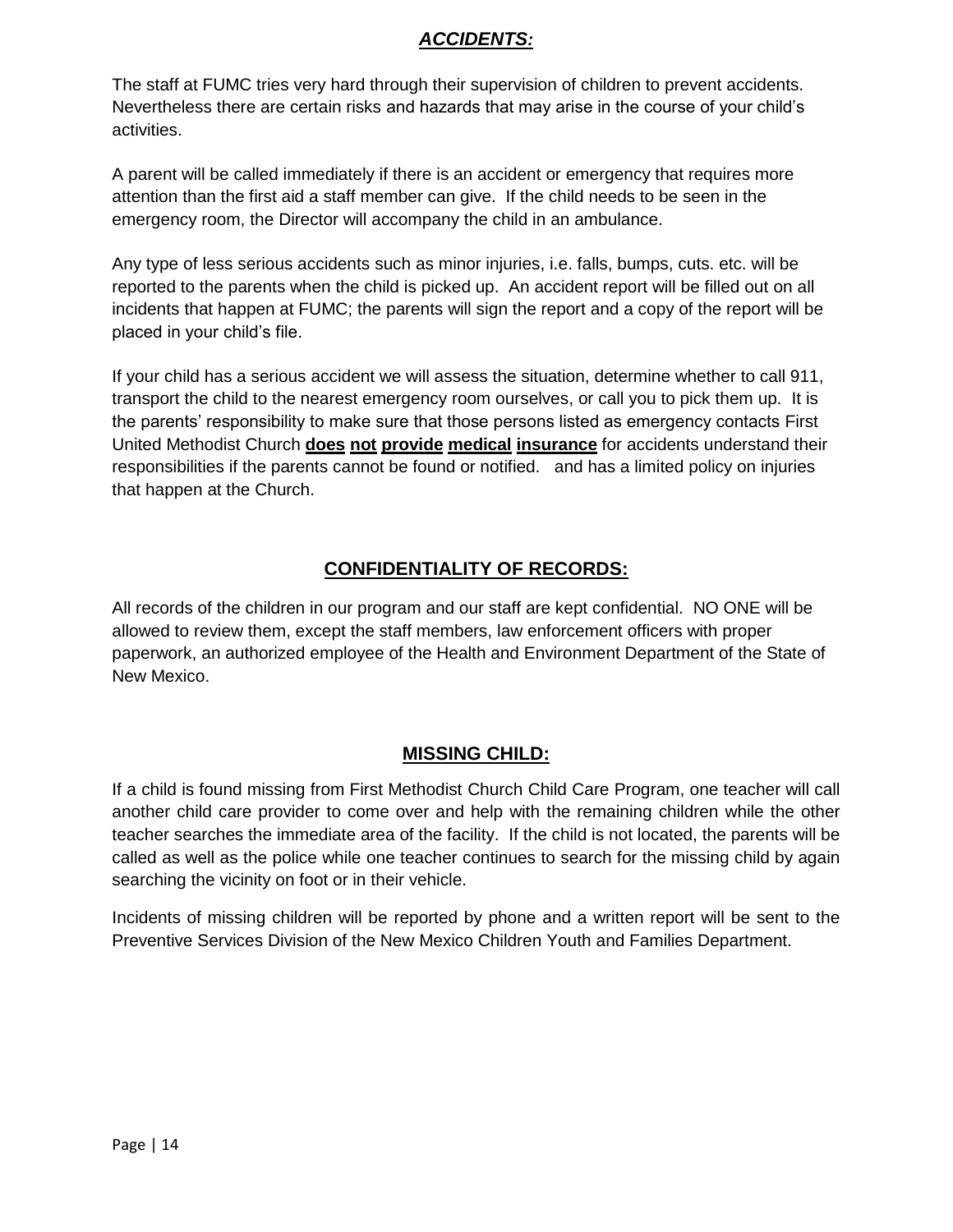### **SUSPECTED CHILD ABUSE OR NEGLECT:**

If any staff member of First United Methodist Church observes any signs of child abuse or neglect, it will be reported to the Director. The Director will note their findings on the child. The staff member and the Program Director will record their findings by using an accident, illness, or observation report form.

Any serious indications of abuse or neglect, or a pattern of such **by law** will be reported as follows:

- Staff will report cases to the Director of the program.
- Director or staff member will contact the Child Care Board
- **All cases** will be reported to Children's Protective Services and Preventive Services of the New Mexico Children, Youth, and Families Department and a written statement will be filed with the licensing authority.

## **PERSONNEL & STAFF**

All FUMC staff will obtain a criminal record background check and will be fingerprinted. Child care givers who work directly with children and who are counted in the staff/child ratios must be 18 years of age or older and must have training in First-Aid, CPR, and infection control. Personnel at FUMC are required to have 12 hours of child care training yearly.

## **GRIEVANCE PROCEDURE**

If you have a grievance concerning anything about the After School Program, you need to first visit with the child care provider directly involved in the matter. If you do not feel satisfied with the results of that contact, you should visit with the Director of FUMC Child Care and, if necessary, the Director will contact the Pastor or Childcare Board. Let me assure you that we want to cooperate with you in any way we can. We will pray about every situation and ask the Lord to guide us in reaching a solution that is in the best interest of everyone involved.

#### *STATE LICENSING REGULATIONS*

*This excerpt is taken from the State Licensing Regulations manual.*

*"The following disciplinary practices are prohibited in a child care center: Physical punishment; withdrawal of food, rest or bathroom opportunities; abusive or profane language, or any form of public or private humiliation including threats of physical punishment; unsupervised isolation of the child; and any other type of punishment that is hazardous to the physical or mental health of the child".*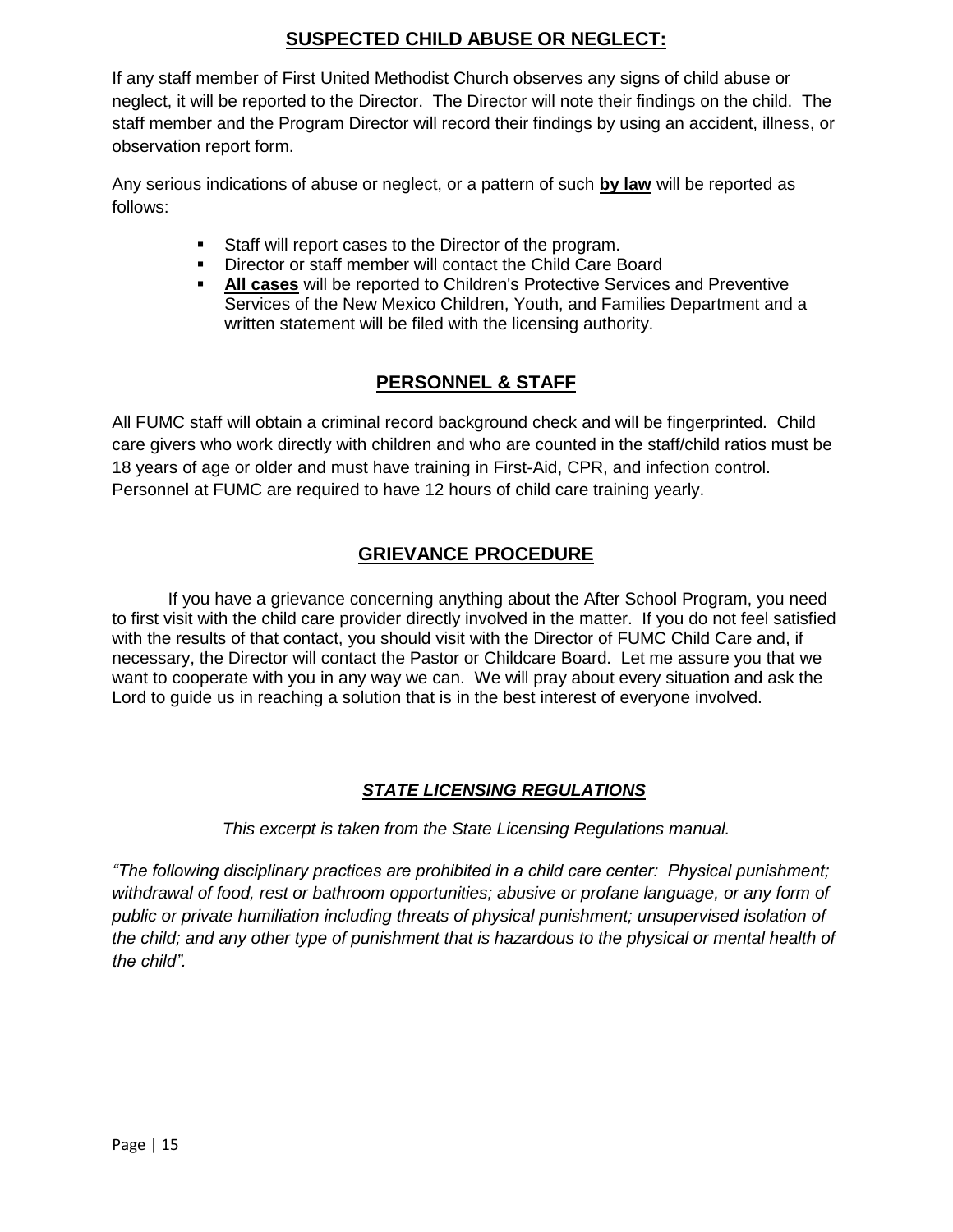# *EMERGENCY & DISASTER PROCEDURES/POLICIES/PLANS:*

## *EVACUATIONS*

#### On-Site Evacuation Meeting Place: **FRONT PARKING LOT**

Children will be escorted to the designated meeting spot; all areas of the building will be searched to ensure all children have evacuated. Attendance will be conducted. Notification of parents/guardians or emergency contacts will be completed.

#### Off-Site Evacuation Meeting Place: **YUCCA MIDDLE SCHOOL**

Children will be escorted to the designated meeting spot; all areas of the building will be searched to ensure all children have evacuated. Attendance will be conducted. Notification of parents/guardians or emergency contacts will be completed.

#### **\*\*\*\*CIRCUMSTANCES OF ANY GIVEN DISASTER MAY NECCESSITATE CHANGING EVACUATION SITE. THE DIRECTOR or ON SITE SUPERVISOR IS RESPONSIBLE FOR IDENTIFYING AN ALTERNATE LOCATION. ALTERNATE EVACUATION LOCATION WILL BE POSTED ON THE MAIN DOOR OF FUMC OR PREVIOUSLY DESIGNATED PLACE\*\*\*\***

Visually Impaired Students will be evacuated as follows: verbal notification of the location of the student, the nature of the emergency, obstacles, and conditions. Verbal notification will be given to orient the student of their new surroundings as soon as safety has been reached. Further assistance will be given as needed.

Hearing Impaired Students will be evacuated as follows: Light switches will be flashed off and on to gain a student's attention. Simple gestures, sign language and/or written directions will be facilitated to communicate the student to safety.

Wheelchair Confined Students will be evacuated as follows: Students with respirators will have priority assistance if smoke is present. Student will be secured in the chair with seat belt if appropriate. Assistance will be given to control the chair as needed. Footrests will be locked as soon as safety has been reached.

## *CELL PHONES:*

#### *Cell phones will NOT be allowed at any time.*

Cell phones will not be allowed at the program. If your child carries a phone with them to the program it is expected to be in their bags before entering the building and remain there until they leave the building at pickup. There will be NO exceptions.